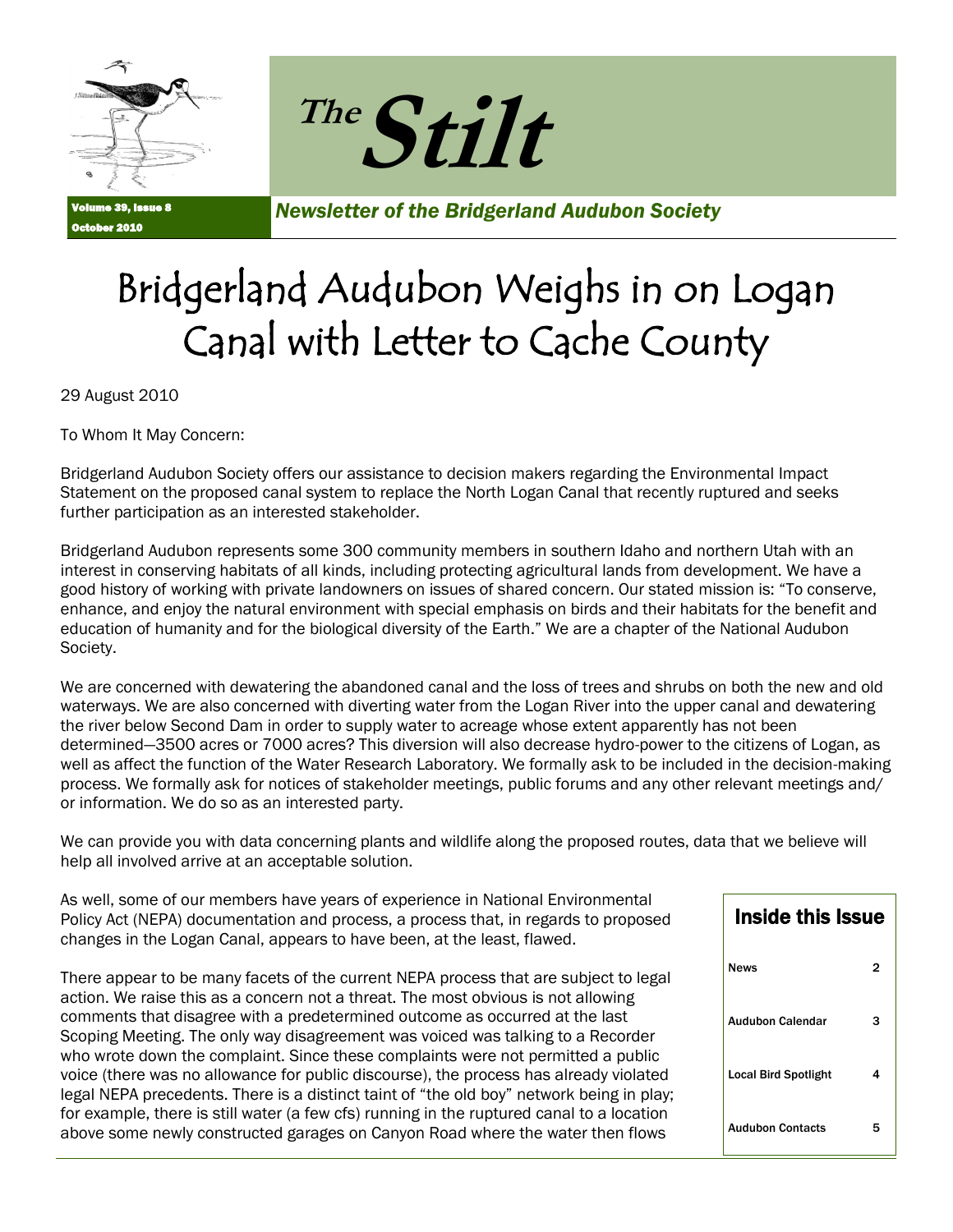#### *continued from page 1*

under Canyon Road into a recently built residence. There may be some problem with this use, and it speaks to the need to strongly consider repairing the canal and continue to supply long-time users with their water while at the same time taking conservation matters into serious consideration. It appears for all intents and purposes that the conclusion to the process was made some time ago, and that, for some, public input is merely a nuisance, causing untimely delays to a goal not everyone in the community accepts. NEPA requires public input and does so in very particular ways. While this may be an irritation to some in the public and private community, this law must be respected, and we trust that the appropriate actions to rectify a flawed process will be undertaken swiftly and with a sense of civic engagement rather than expressions of irritation or even hostility.

We request formal written notification of the receipt of this letter as well as written acknowledgment that this letter will be placed in the public record for the ongoing NEPA process.

We look forward to working with all stakeholders in a congenial fashion in order to both follow the law and arrive at a mutually satisfactory solution.

Sincerely,

C. Val Grant, President Bridgerland Audubon P.O. Box 3501 Logan, UT 84323-3701

## Of Ghost Birds and Fake Trees

 $B_{\textrm{\tiny{in}}}^{\textrm{\tiny{in}}}$ ridgerland Audubon's September kick-off event—the first of our quarterly programs—was a huge success. The film "Ghost Bird," about the alleged rediscovery of the ivory-billed woodpecker in Arkansas, attracted nearly 90 people to the Logan Arthouse and Cinema. Donations raised almost \$300 for conservation projects in Cache Valley. Plus, the film was powerful, poignant and often quite funny. A special thank-you to Dick Mueller for suggesting the film and making all the arrangements to get this very special movie to Logan. And we hope Audubon members will continue to support the Logan Arthouse and Cinema, information about which can be found on the web at www.loganarthouse.com.

Our second fall event will feature world-renowned climate scientist Tom Wigley speaking about "geoengineering"—the deliberate technological intervention into climate processes in order to cool the planet. Research into this previously "fringe" science has gone mainstream, with scientists and policymakers looking at everything from artificial trees that would suck more carbon dioxide out of the air to spraying sulfur aerosols into the upper atmosphere in order to reflect more sunlight into space, thus countering the warming effect of increased greenhouse gases… at least for awhile.

Is geoengineering just science-fiction hubris? Or is it a way to buy us more time as we try to lurch toward a carbon-neutral civilization? Is it hope or peril? Come find out.

Wigley, with the National Center for Atmospheric Research, will speak on the USU campus on Thursday, Nov. 4, in the afternoon. Time and place will be announced soon, and the event will be part of USU's Sustainability Week.

Look for more information in the November newsletter, but mark the date on your calendar. You won't want to miss Wigley's bracing overview of where we stand relative to global warming right now—and what geoengineering might do in the future.

Correction: In last month's *Stilt*, we inadvertently listed Bear River Bottoms conservation donors Robert and Betty Taylor as Robert and Helen Taylor. We appreciate their support and apologize for the error!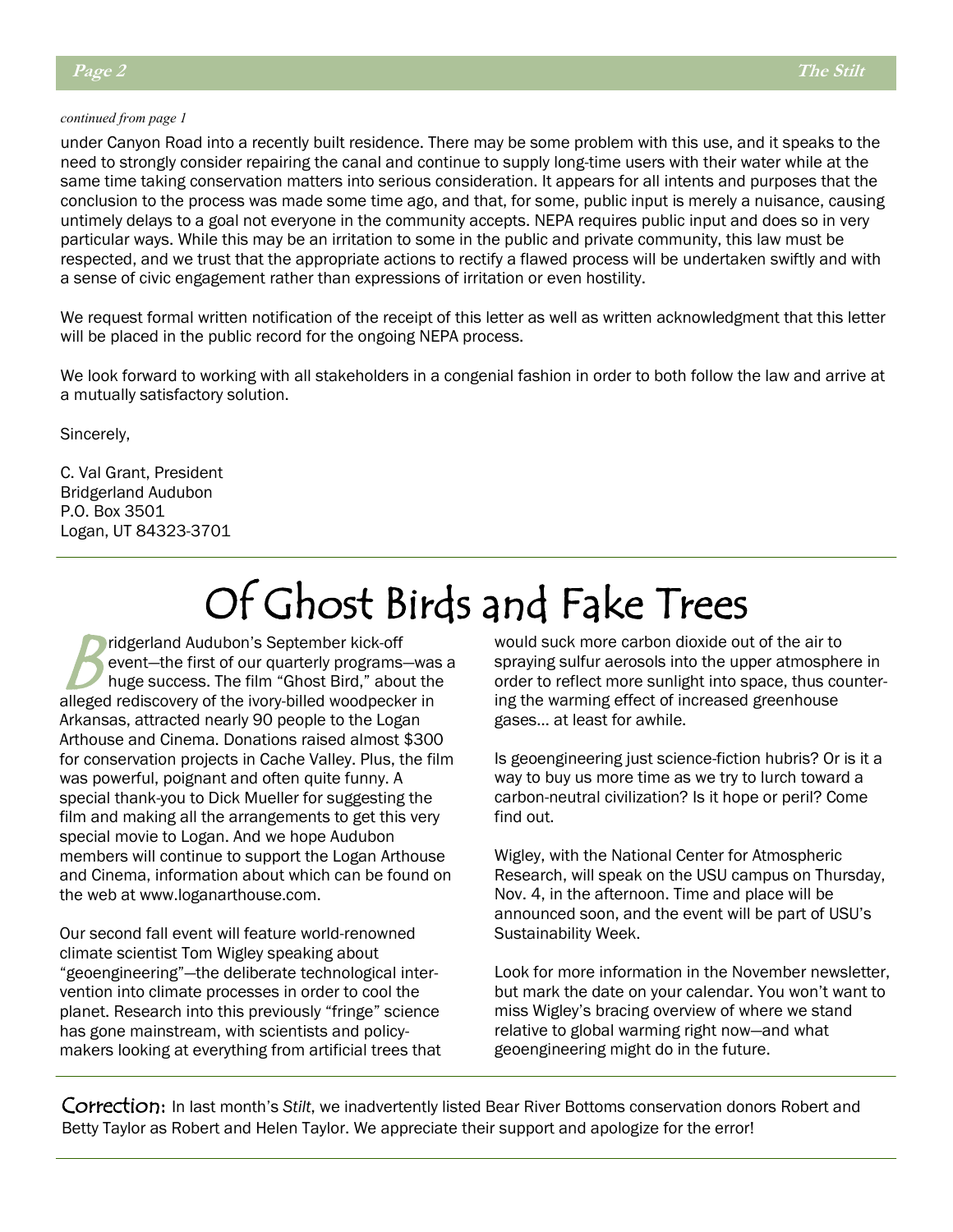# Audubon Calendar

## October 2010

 $\sum_{\text{fi}}^{\text{B}}$ Bear River Bottoms Work Day 8 a.m. at Caffe Ibis. Another day of wholesome work at the Bear River Bottoms (now, exactly, how is barbed wire wholesome???). On our last work day, we put in 19 wood posts to finish off a fence protecting the wetlands from livestock. This time, we need to put in the cross-bracing and string the wire to finish it off. You'll need long sleeves, long pants, boots, and sturdy gloves. We'll provide the necessary training. This is a good opportunity to visit an area in the BRB that is hard to access (we have special permission to cross a neighbor's land for this work). If you'd like to join us, please contact Bryan Dixon (760-0691 or bdixon@xmission.com) so he can plan tools and logistics.

 $16<sub>R</sub><sup>B</sup>$ Birds of Big Water October is the time of year when many of our wintering birds arrive from the north. Join us as we seek out some of these species on the big water of Cache County, including Hyrum Reservoir and Cutler Reservoir. We'll be looking for new arrivals of the season such as Common Loons and Red-breasted Mergansers, and also trying to find some local rarities such as Pacific Loons, scoters, and Horned Grebes. Bring a scope if you have one. Meet at 8 a.m. at the parking lot between Caffe Ibis and the Logan Fire Station (50 East 150 North). Bring a snack or small lunch and warm clothes, too. We'll be back by afternoon. For more information contact trip leader and ace birder Ryan O'Donnell at ryan@biology.usu.edu.

## Bear River Bottoms Work Day

Ten volunteers hit it hard on Saturday, September 4, to finish the hardest part of the last section of fencing needed to protect the wetlands from livestock grazing—digging and tamping in 18 fence posts into rock-hard soil.

Cache County is a "fence-out" county, meaning if we don't want livestock in our wetlands we have to fence them out. In 2008, The Nature Conservancy helped us win a grant to protect water quality by constructing 6,000 feet of fence on the west side. This year, the U.S. Fish and Wildlife Survey provided funding through there Partner's Program for Wildlife to cover materials for the east side fence. In June and July, crews from

the Youth Conservation Corps and the Utah Conservation Corps built another 2,400 feet. The remaining 550 feet of fence had to await a new survey to determine final boundaries, but BAS is responsible for actually building it. With the heavy wood posts now installed, all that's left is to build the cross-bracing at the corners, pound in the metal t-posts, and string the wire. A field day is scheduled for October 2 to finish it off. See the calendar above for more information.

Thanks to Debi Evans, Ted Evans, Nathan Hult, Adam Liberatore, Jean Lown, Jim Milleson, Dick Mueller, Carlos Munoz, and Dan Zamecnik for a job well-done! (May their weary bodies recover quickly!)

### Answers to Bird Quiz (on back cover)

Red-necked Grebe, Snowy Egret, Tundra Swan, American Wigeon, Long-tailed Duck, Common Merganser, Peregrine Falcon, Red-necked Phalarope, Boreal Owl, Wilson's Warbler.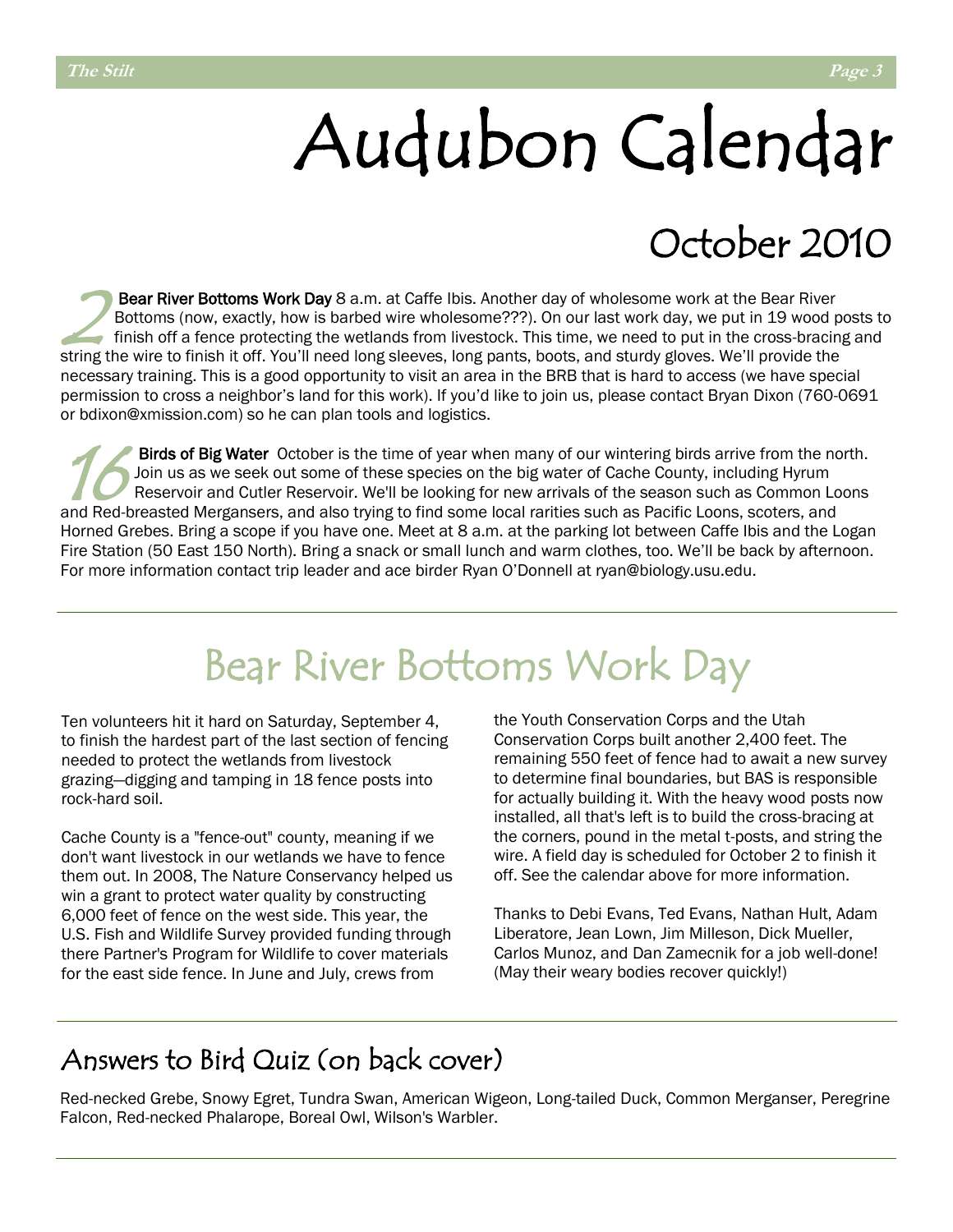# Local Bird Spotlight

### Cartoon Birds and Cache Valley

**A** fter mentioning the improvement of the improvement of the intervals. fter mentioning the iconic Woodpecker in last month's *Stilt* it was suggested to further explore the subject of cartoon bird icons, especially as they relate to Cache Valley. So after a little research on the internet, and a stroll down memory lane, I think I can provide a bit of insight on iconic cartoon birds and how they relate to Cache Valley. To remind or inform you, Woody Woodpecker was most likely modeled after the Acorn Woodpecker, which is not a bird found in our lovely valley. However other woodpecker species can be found in Cache Valley. See last month's *Stilt* for more detail.

Upon diving into my research for this article, I found that it is not always easy to put a species name on a cartoon bird. The Roadrunner would be the exception to this. The Roadrunner is a very cool bird and lovable cartoon character. It does occur in Utah in the Mojave Desert but has never been seen in Cache Valley, although its frustrated nemesis Wile E. Coyote has.

The species of other cartoon birds are not so clear cut, but fun to contemplate. Several of the most popular cartoon birds are domesticated species and will not be discussed at length in this article. These birds would include famous characters such as Foghorn Leghorn (a chicken), Tweety (a canary) and Chicken Little (self explanatory) to name a few. There are two very famous cartoon

ducks, Daffy and Donald. Good luck trying to identify these two birds to the species level with any confidence. Because Elmer Fudd hunted Daffy, I am reasonably sure it is some type of wild duck. Donald seems more domesticated to me. Both wild and domesticated ducks do occur in Cache Valley. Another iconic waterfowl of days gone by was Gandy Goose. If you recognize this cartoon bird, you are probably from the "Greatest Generation" and do know that geese also occur in Cache Valley.

Woodstock is a tougher nut to crack. Let me know if you have any ideas on species. Apparently, there was a time when Snoopy tried to use his bird book to identify his buddy Woodstock but without much luck. Apparently some of the birds that were considered (and imitated by Woodstock) included the crow, American Bittern, Yellow-billed Cuckoo, Canada Goose and Mourning Warbler. Several of these species do occur in Cache Valley.

The species identification of Big Bird is also elusive. Since most people think of Big Bird as a Muppet rather than a cartoon bird, I decided to avoid a complicated treatise of puppet bird taxonomy in this article.

Probably the closest connection between cartoon bird icons and Cache Valley has to be with a mischievous pair of magpies named Heckle and Jeckle. I must admit that I do remember watching the antics of these fun-loving birds along with episodes of "Woody Woodpecker" during my formative years. This pretty much dates me and may also explain my love of birds. If you look closely at the bill color of Heckle and Jeckle it is likely that they are Yellow-billed Magpies (*Pica nuttalli*), closely related to our local resident species the Blackbilled Magpie (*Pica hudsonia*). Black-billed magpies are very common, conspicuous, year-round residents of Cache Valley.

So there you have it, cartoon birds and how they relate to Cache Valley. I have probably missed a few, but think I have addressed the most famous. It must be noted that only three of the birds above, Donald Duck, Woody Woodpecker and Big Bird have a star on the Hollywood Walk of Fame.

—Bill Masslich

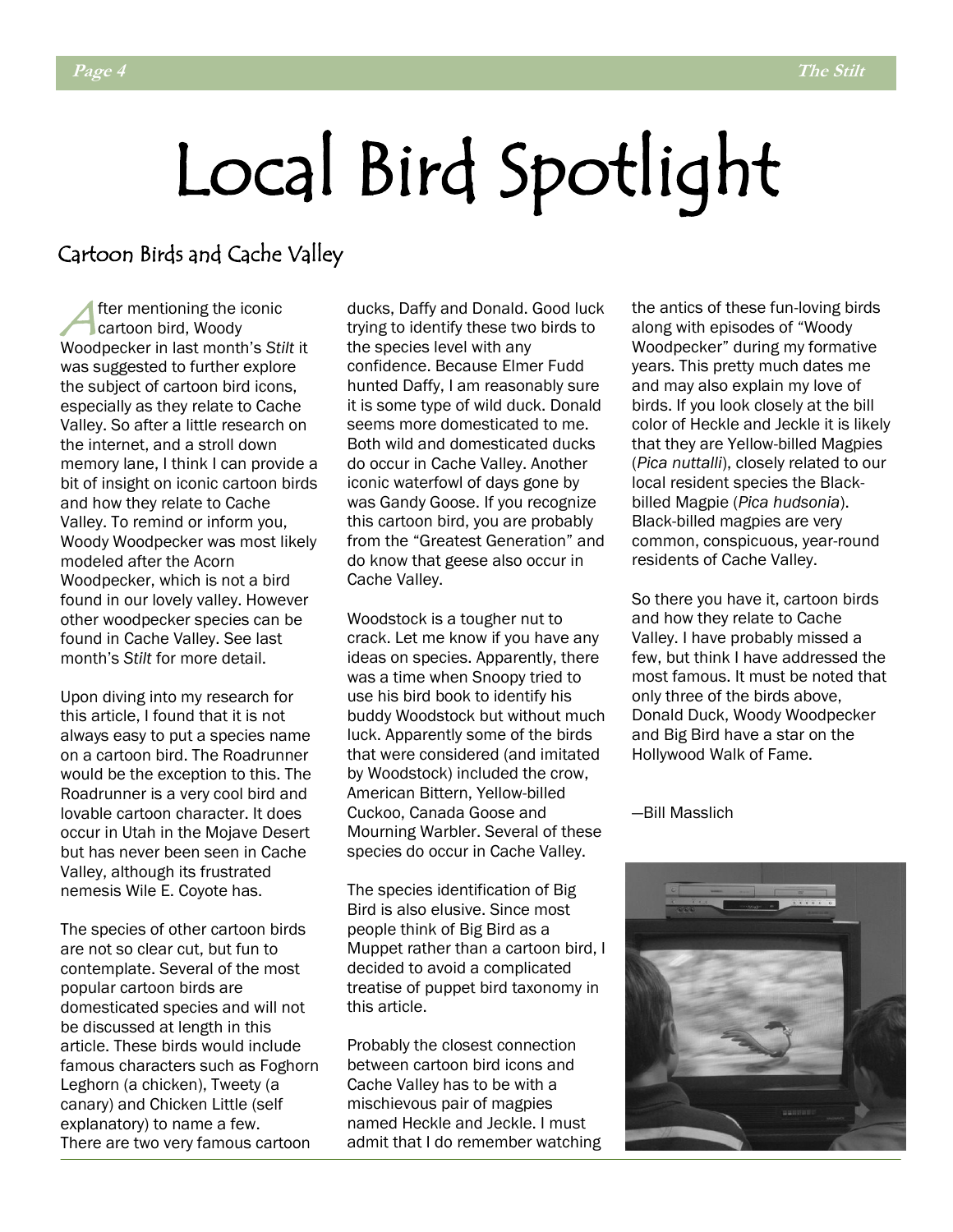业

Υķ

Υ

ψ

业

一<br>平

一平

Ņγ

ψ

γķ

### Welcome to BA 木 赤 六 本 六 New Members Rejoining Members Renewing Members 本 六 Richard Baird Anne Hunt W. Bryan Dixon Richard Olsen 朩 Marilyn Jones Marcia M. Smith Patricia M. Lambert M. Coburn Williams Ruth Little Connie McManus 赤 チオキチオキチオキチオキチオキチオキチオキチオキチオキ idgerland National Audubon Society Chapter Membership Application Audut Yes, I'd like to contribute to Audubon and receive the Bridgerland Audubon newsletter, *The Stilt,* and the *National AUDUBON magazine*, as a: New member of the National Audubon Society and Bridgerland Audubon. Trustees

#### 2008-2011 Jim Cane, 713-4668; William Masslich, 753-1759; Richard Mueller, 752-5637

- 2009-2012 Ron Goede, 752-9650; Frank Howe, 787-1859 Robert Schmidt, 755-9262; Bret Selman, 257-5260
- 2010-2013 Chris Cokinos, 245-7769; Jack Greene, 563-6816; Reinhard Jockel; Ryan O'Donnell, 232-8146

### Bridgerland Audubon Contacts

President Val Grant, 752-7572, biores@mtwest.net<br>Vice Pres. Open. Nominated: Robert Schmidt Open. Nominated: Robert Schmidt Secretary Open. Nominated: Ron Hellstern Treasurer Jennifer Hoffmann, 713-4935, jennifer.hoffmann@comcast.net Asst. Treasurer Susan Drown Outings Reinhard Jockel, birderjockel@gmail.com Conservation Richard Mueller, 752-5637, rmueller@biology.usu.edu Education Jack Greene, 563-6816, jackisgreene@yahoo.com Newsletter Chris Cokinos, 245-7769, chris.cokinos@usu.edu Circulation Susan Durham, 752-5637, sdurham@cc.usu.edu Sanctuary Jim Cane, 713-4668, jimcane@cc.usu.edu Hotline Nancy Williams, 752-4780, nanwill@cc.usu.edu Webmaster Ryan O'Donnell, 232-8146, ryan@biology.usu.edu Webhost www.xmission.com

Membership in the Bridgerland Audubon Society includes a subscription to The Stilt, as well as *Audubon* magazine. The editor of The Stilt invites submissions, due on the 10<sup>th</sup> of each month. Send to chris.cokinos@usu.edu.

My check for \$20 is enclosed (this is a special first-year rate).

Name\_

Address

City\_\_\_\_\_\_\_\_\_\_\_\_\_\_\_\_\_\_\_ State\_\_\_\_ ZIP\_\_\_\_\_\_\_\_\_\_\_\_\_\_



Please send all checks payable to National Audubon Society with this card to: National Audubon Society PO Box 422250 Palm Coast, FL 32142-2250 Membership Source Code: C0ZW520Z



National Audubon occasionally makes its membership list available to selected organizations. To have your name omitted from this, please check this box.

Note to new National Audubon members: To get on *The Stilt* newsletter mailing list without the usual 8-week delay, contact Susan Durham, 752-5637, sdurham@cc.usu.edu.

Prefer the local newsletter only? Send \$20 (make checks payable to Bridgerland Audubon Society) and this form to: Bridgerland Audubon Society, PO Box 3501, Logan, UT 84323-3501 for a subscription to *The Stilt.*